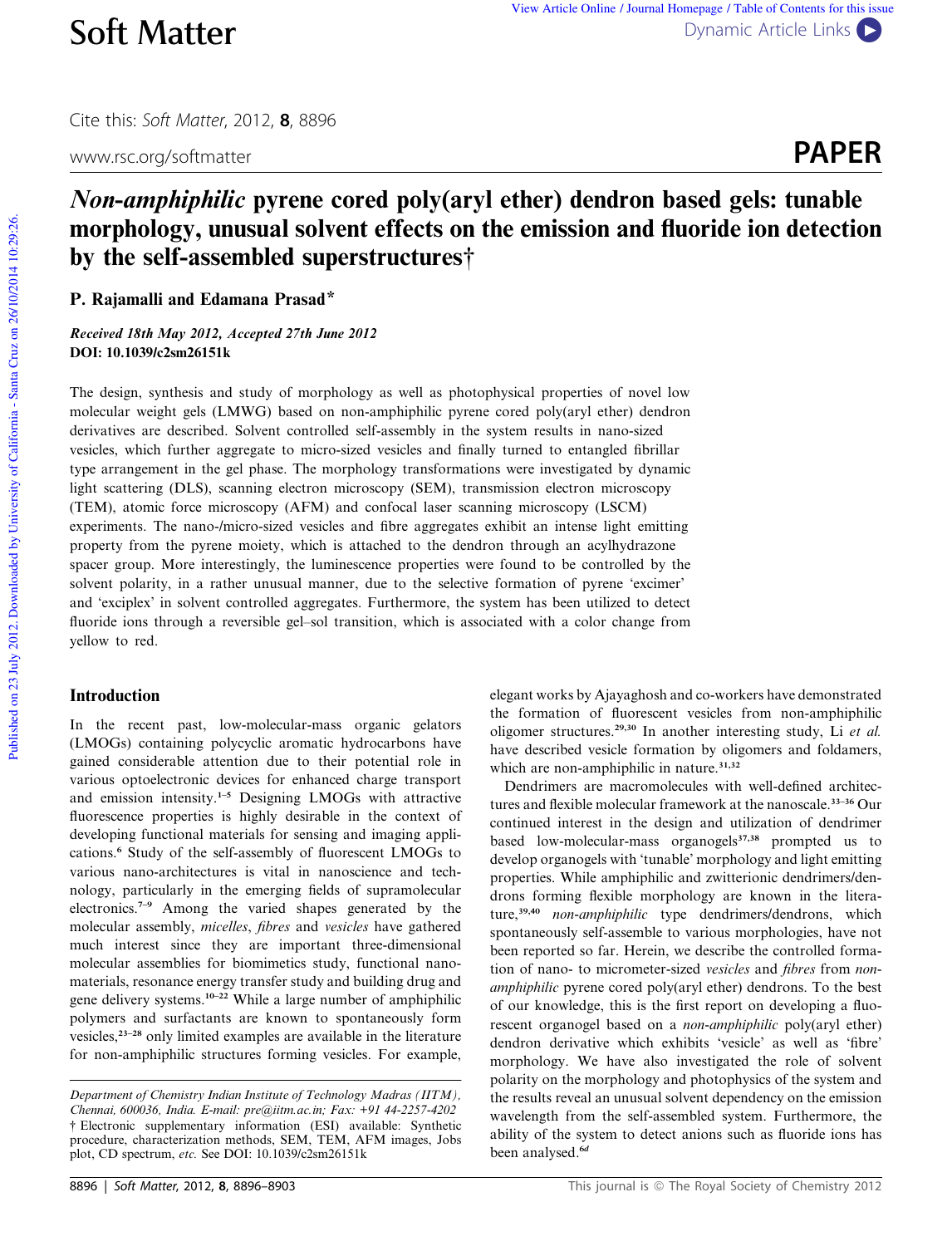#### Gel formation

The first and second generations (G1 and G2, respectively) of  $AB_2$  and  $AB_3$  type poly(aryl ether) dendrons containing pyrene moiety, attached through an acylhydrazone spacer unit, were synthesized based on a reported procedure (Fig. 1).<sup>38</sup> Pyrene fluorophore was selected since its derivatives have been well recognized and extensively utilized in designing biological probes, artificial light-harvesting systems, photonic devices and organic semiconductors.41–44

Compounds I to IV are sparingly soluble in moderately polar solvent environments (Table 1), under ambient conditions. However, the compounds were dissolved completely by heating followed by sonication for three to four minutes. The system suddenly turned to gel upon cooling to room temperature. The critical gel concentration (CGC) values of the compounds were determined in each solvent and are given in Table 1. In order to analyse the solvent effect on the gelation properties quantitatively, we correlate the CGC values of the gelator with the solvent parameters such as dielectric constant  $(\varepsilon)$ , Reichardt's parameter  $(E_T)$ , and the Kamlet–Taft parameter.<sup>45</sup> A plot of dielectric constant *vs.* CGC values of the compounds (Fig. S1a†) does not provide a definite correlation, indicating that the dielectric constant of solvents does not play a significant role in controlling the specific solute–solvent interactions at the molecular level. A similar trend is observed for the mixture of solvents examined in this study. For example, the CGC values for compound IV did not vary drastically in a mixture of chloroform  $(\varepsilon - 4.8)$  and methanol ( $\varepsilon$ -32.7), compared to that of chloroform and hexane  $(\varepsilon-1.9)$ , even though the dielectric constant of the solvent mixtures is expected to be distinct. We have also analyzed the role of solvent polarity parameter (Reichardt's parameter,  $E_T$ ) on the gelation properties of the compounds described. Fig. S1b†

This journal is © The Royal Society of Chemistry 2012 Soft Matter, 2012, 8, 8896–8903 | 8897

depicts the variation of CGC with respect to the  $E_T$  values of different solvents. The plot shows a weak correlation between solvent polarity parameter and CGC values. The Reichardt's parameter for the mixture of chloroform  $(E_T - 39.1)$  and methanol  $(E_T - 55.4)$  is expected to be higher than that of the mixture of chloroform and hexane  $(E_T -31.4)$ . Since the CGC values of the gelators are not varied between the two different solvent mixtures mentioned above, we conclude that polarity has a poor role in regulating specific solute–solvent interaction at the molecular level.<sup>45</sup><sup>a</sup> We then compared the effect of solvents on gelation ability in terms of Kamlet–Taft parameters, where solvents are described in terms of their ability to donate  $(\alpha)$ , accept  $(\beta)$  hydrogen bonds and generalized polarity parameter  $(\pi^*)$ . Similar to the above-mentioned cases, a weak correlation between Kamlet–Taft parameters and CGC values was observed as shown in Fig. S2a and c.† Kamlet–Taft parameters vary widely from polar solvents such as methanol ( $\alpha$ -0.98,  $\beta$ -0.66,  $\pi^*$ -0.60) to non-polar solvents such as hexane ( $\alpha$ -0.00,  $\beta$ -0.00,  $\pi^*$ -0.04) and comparable CGC values in chloroform–methanol and chloroform–hexane mixtures suggest that the parameters appear to be less important in the present case. The trend remains identical for all the gelators examined in the study.

The CGC value provides another pathway to understand the correlation between gelator action and gelator solubility. From Table 1, it is clear that gelators show relatively high CGC values in single solvents like CHCl3, THF, dioxane, DMF, *etc.*, compared to solvent mixtures due to the high solubility of the gelators in these solvents. However, slight decreases in the CGC values are observed in the presence of highly polar (methanol or water) or highly non-polar (hexane) solvents, which is likely due to the fact that the presence of poor solvents provides improved  $\pi-\pi$  interactions in the system.<sup>45c</sup> AB<sub>2</sub> type poly(aryl ether) dendrons form gel in several organic solvents at very low CGC values. The propensity of gel formation by compounds III and IV ( $AB_2$  type) was high compared to that of compounds I and II  $(AB<sub>3</sub>$  type). This can be attributed to the steric hindrance in compounds I and II due to the increased number of benzyl units which disrupts the planarity of the molecules and their selfassembly.

The FT-IR spectrum of gel IV (from  $CHCl<sub>3</sub>$ ) shows a single amide (C=O) stretching vibration band at  $1641 \text{ cm}^{-1}$  and an intense NH stretching vibration at 3189 cm<sup>-1</sup> (Fig. S3†). This is an unambiguous signature of the presence of a network of hydrogen-bonded amides. In addition to this evidence, powder XRD patterns of the compounds I to IV exhibit a reflection peak in the wide-angle region, which is characteristic of a typical  $\pi-\pi$ stacking distance in the range of 3.42–3.59 Å (Fig. S4a to  $d\uparrow$ ), indicating that hydrogen bonding and  $\pi-\pi$  stacking interactions hold the self-assembled system in the gel phase. The gel transition temperature increases as the concentration of the gel increases and Fig. S5† shows the linear relation between the gel transition temperature (53–63  $\degree$ C) and the corresponding gel concentration  $(0.2-1.2 \text{ wt\%})$  for the first generation AB<sub>2</sub> type dendron derivatives in a THF–water mixture (1 : 1).

#### Tunable morphology

The morphology of the xerogels of the dendron derivatives in Fig. 1 Structure of the compounds used in the present study. chloroform was examined by scanning electron microscopy

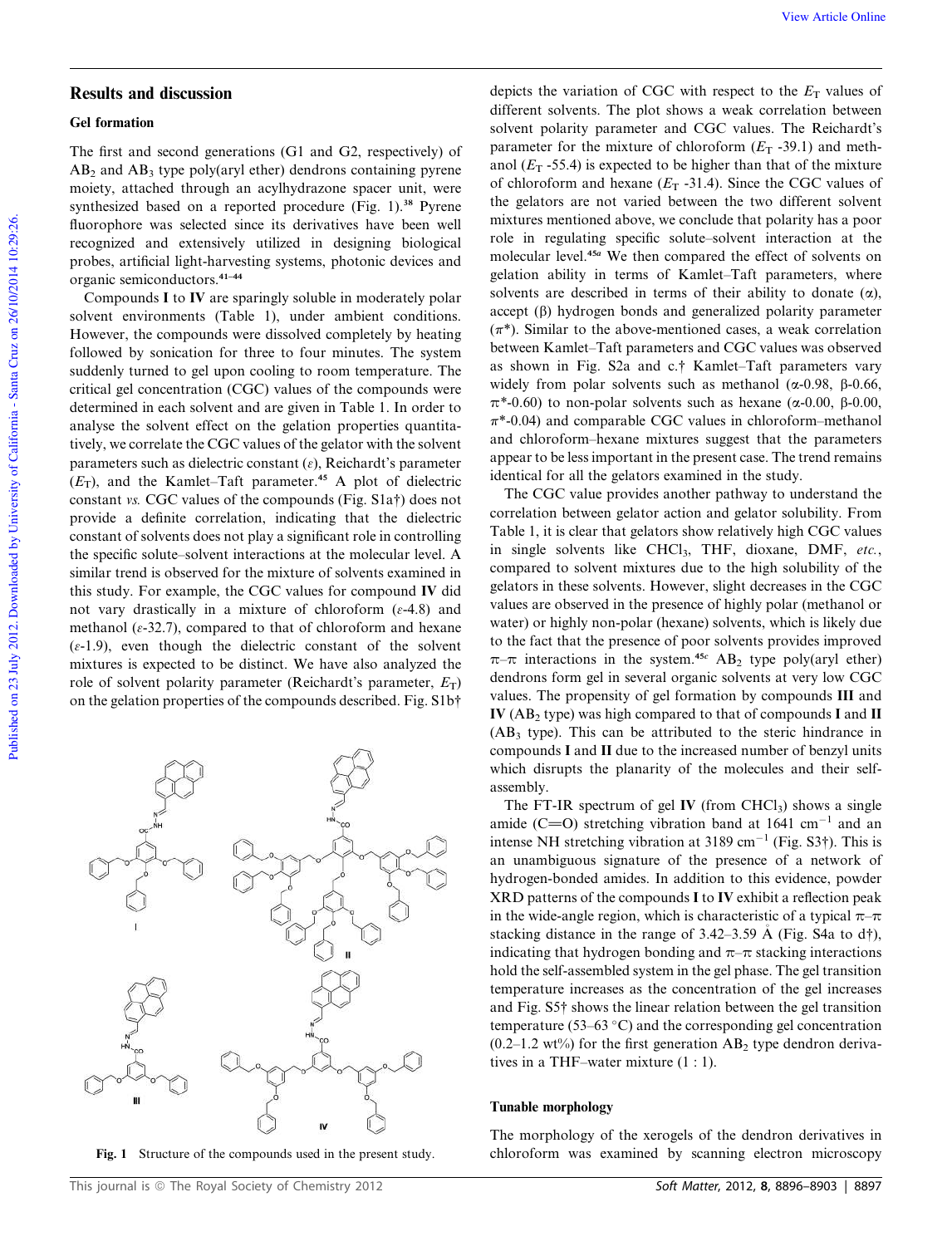Table 1 Gelation properties and critical gel concentrations (CGCs) of dendrons in various organic solvents and mixture of solvents at 25 °C<sup>a</sup>

| Medium             |                | $\mathbf{I}$     | Ш                | IV               |
|--------------------|----------------|------------------|------------------|------------------|
| CHCl <sub>3</sub>  | P.G            | G(5.5)           | G(6)             | G(4)             |
| <b>DCM</b>         | P.G            | G(6)             | G(7)             | G(5)             |
| <b>THF</b>         | G(8)           | G(4)             | G(5)             | G(4)             |
| Dioxane            | G(9)           | G(7)             | G(6.5)           | G(9)             |
| Acetone            | G(5)           | G(4)             | G(3.5)           | G(5)             |
| DMF                | G(15)          | G(12)            | G(20)            | G(25)            |
| Ethyl acetate      | G(8)           | (3)              | G(5)             | T.G(4)           |
| Pyridine           | G(4)           | S                | G(5)             | S                |
| Ethanol            |                |                  | Ι                |                  |
| Toluene            | P.G            | G(10)            | P.G              | T.G(6)           |
| Acetonitrile       | G(3.5)         | G(10)            | G(5)             | G(15)            |
| Acetophenone       | G(11)          | G(6)             | G(9)             | G(4)             |
| DMF: water         | $G(4)$ $(1:1)$ | G(6)(1:1)        | $G(6)$ $(1:1)$   | $G(5)$ $(1:1)$   |
| THF : water        | $G(4)$ $(1:1)$ | $G(3.5)$ $(1:1)$ | $G(3.5)$ $(1:1)$ | G(3) (1:1)       |
| Dioxane: water     | $G(5)$ $(1:1)$ | $G(7)$ $(1:1)$   | $G(6)$ $(1:1)$   | $G(8)$ $(1:1)$   |
| $CHCl3$ : methanol | P.G            | $G(4)$ $(1:1)$   | P.G              | $G(3.5)$ $(1:1)$ |
| $CHCl3$ : hexane   | P.G            | $G(3.5)$ $(1:1)$ | $G(4)$ $(1:1)$   | G(3)(1:1)        |

<sup>a</sup> The value given in parentheses is the CGC in mg ml<sup>-1</sup>. For solvent mixtures, the ratio is also given in parentheses. G = Gel, T.G = Transparent gel, S = Solution,  $\overrightarrow{P.G} = \overrightarrow{Partial}$  gel, I = Insoluble.



Fig. 2 SEM images of xerogel formed from first generation compounds I and III (a and b, respectively) and second generation compounds II and IV (c and d, respectively).

(SEM). The SEM images are shown in Fig. 2. The four gelators form nano-fibrillar type arrangement, where the thickness of the fibres was relatively higher in the first generation dendrons, compared to that formed from the second generation.

The morphology of the xerogels of the dendron derivatives formed from varied solvent mixtures was also examined by SEM. While all the compounds exhibit fibrillar type assembly in single solvents, fine-tuning of the polarity of the medium resulted in the formation of spherical morphology in the system. Initial experiments were carried out in CHCl<sub>3</sub>–MeOH (relatively polar) and CHCl3–hexane (relatively non-polar) mixtures. The results from SEM studies suggest that compounds II and IV (second generation) form well defined nano-spheres with a diameter range of 200–300 nm at concentrations below CGC  $(1 \times 10^{-5} \text{ M})$ (Fig. 3a). Upon increasing the concentrations by an order of



Fig. 3 SEM images of xerogel formed from compound IV in  $CHCl<sub>3</sub>$ MeOH at (a)  $1 \times 10^{-5}$  M, (b)  $1 \times 10^{-4}$  M, and (c)  $3.5 \times 10^{-3}$ ; (d) SEM image of compound IV ( $1 \times 10^{-4}$  M) in CHCl<sub>3</sub>–hexane.

magnitude (1  $\times$  10<sup>-4</sup> M), the nano-spheres fuse together resulting in the formation of microspheres. Interestingly, the size of the microsphere exhibited a solvent dependency. While the average diameter of 1  $\mu$ m was obtained for the microspheres in a CHCl<sub>3</sub>– MeOH mixture, an increased diameter of  $3 \mu m$  was obtained in a  $CHCl<sub>3</sub>$ -hexane mixture (Fig. 3b and c). The SEM images clearly reveal that the initially formed nano-sphere assembly could further combine to generate twins, triplets or even multiplets, suggesting that larger structures were formed by the fusion of the smaller ones (see Fig. S6a†). The microspheres can further selfassemble to form extended structures (nanofibres) in solvent mixtures at concentrations above CGC ( $>1 \times 10^{-3}$  M, Fig. 3d and S6c†). The tunable morphology was, however, not observed in the first generation dendrons (compounds I and III) where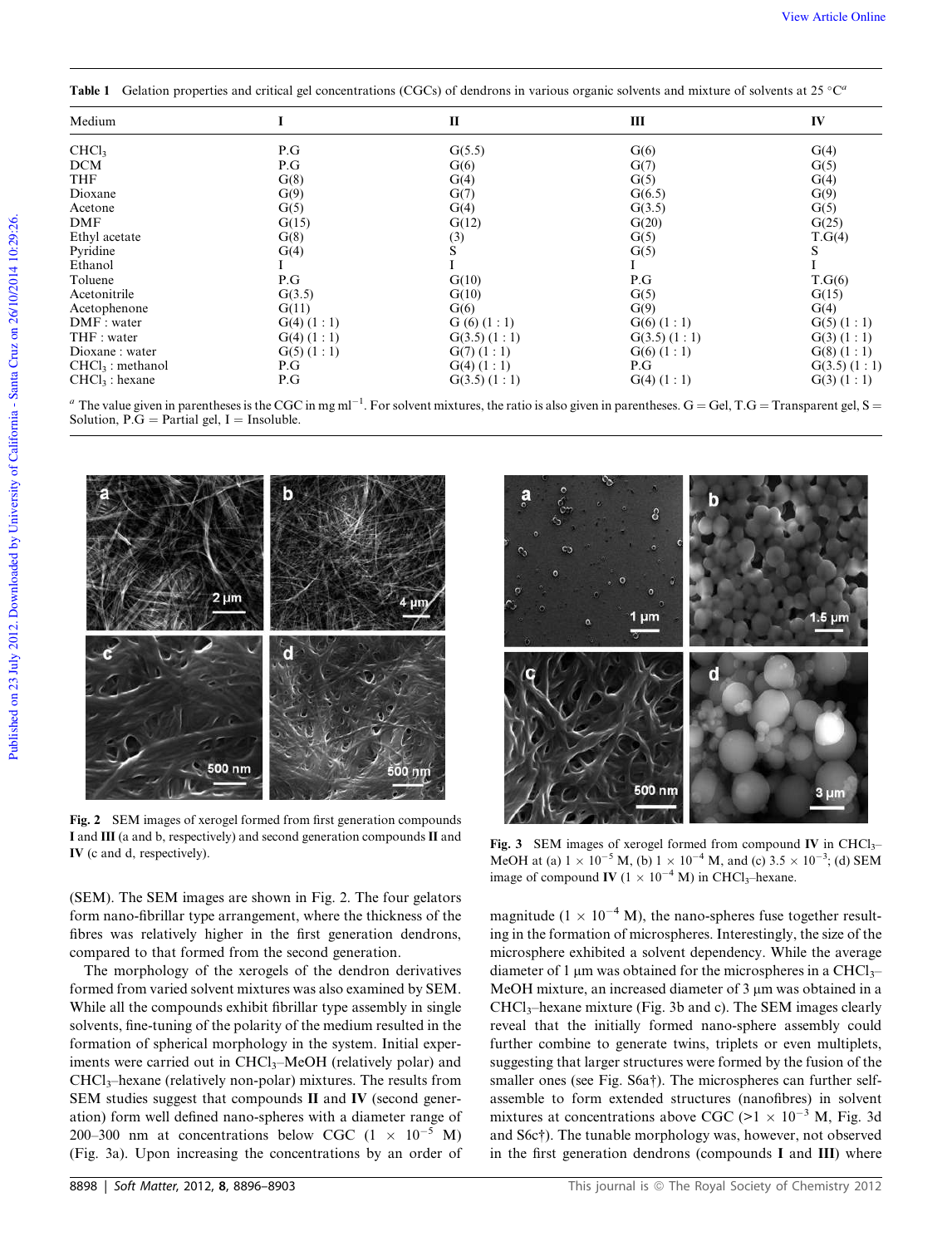predominantly nano-fibres were formed in solvent mixtures over a wide range of concentrations (Fig. S6d†). The generation dependency on the aggregate morphology indicates that the conformational flexibility adopted by the system is crucial in deciding the final self-assembled structure.

In order to verify whether drying results in significant changes in the initial morphology of the aggregates, dynamic light scattering (DLS) experiments were carried out at lower  $(10^{-5} M)$  and higher ( $1 \times 10^{-4}$  M) concentrations of compounds II and IV in a CHCl3–MeOH mixture. DLS studies carried out at the lower concentration range indicate the presence of aggregates having distributions of varying hydrodynamic diameters, with a mean diameter  $(D_h)$  of 200–300 nm (Fig. S7†). At a relatively higher concentration range, the hydrodynamic diameter exhibited a mean diameter  $(D_h)$  of 1.0–1.3  $\mu$ m. The results are strikingly consistent with the SEM analysis described above indicating that microscopic images reflect actual morphology of the aggregated systems. The values of the hydrodynamic diameter also suggest that the microspheres formed were vesicles and not micelles, since the diameter for micellar structures would normally fall in the range of 3–7 nm.<sup>46</sup>

Next, atomic force microscopic images were taken for compounds I to IV in chloroform. The nano-sized fibres in the gel systems were evident in the AFM images and average height of the fibres was found to be 200 nm and 40 nm for generations I and II, respectively (Fig. S8a and d†). AFM images of II and IV were also investigated in the mixture of solvents to get more insight into the morphology of the initially formed nano-/micrometer assemblies and the subsequent transformation to superstructures (Fig. 4 and S9†). The ratio of the diameter to the height of the assembly was estimated to be 4 nm for the case of compound IV, indicating that the soft structures are flattened after transferring from the solution phase to silicon wafer. This can be attributed partially to the slow evaporation of the solvent molecules from the assembly and/or to the high local force applied by the AFM tip. Surprisingly, the AFM images of the dendron derived gels (I–IV) from toluene indicate the presence of a one dimensional helical network structure and spiral nano-fibre formation (Fig. 4b and S10†). The AFM images indicate that the widths of these helical fibres are within the range of 80–110 nm. The morphology of the single helix is shown to be twisted with a left- and right-handed pattern and the helical pitches vary from 100–170 nm. Furthermore, left- and right-handed helical fibres were present in equal quantities, thus resulting in overall racemic



Fig. 4 AFM images of compound IV: (a) vesicles formed in  $CHCl<sub>3</sub>$ -MeOH ( $1 \times 10^{-4}$  M) and (b) helical fibres formed in toluene at room temperature.

mixtures without any CD signals (for example, see Fig. S11†). While the elegant work by Percec *et al.* demonstrated the selfassembly and formation of helical structures from achiral dendrons, formation of helical gel systems from achiral poly(aryl ether) dendrons has not been reported yet.<sup>47,48</sup>

The hollow feature of the vesicle was confirmed by fluorescence microscopy images (Fig. 5) where there is a large difference in the luminescence of the outer ring relative to that of the inner areas. This clearly shows that vesicles are centrally hollow and filled with fluorescent-silent solvent molecules. To our surprise, the vesicles exhibited two different fluorescent colors in  $CHCl<sub>3</sub>$ MeOH and  $CHCl<sub>3</sub>$ -hexane mixtures (blue and green, respectively) (*vide infra*).

To further examine the morphology, TEM images of the compounds I to IV were taken from single solvents. The images show nano-fibre formation, consistent with the SEM analysis (Fig. S12a to d†). The TEM images for compounds II and IV were also taken from a mixture of solvents and the images revealed the hollow feature of the vesicles (Fig. 6). The magnified TEM images (Fig. S13†) suggest that the wall thickness of the vesicles of compound IV was *ca.* 6 nm when the gel is formed from a CHCl<sub>3</sub>-hexane mixture and 3.1 nm when the gel is formed from a CHCl<sub>3</sub>–MeOH mixture (Fig.  $S13\dagger$ ). The vesicle to fibre transformation by the dendron derivatives was further confirmed through TEM images (see Fig. 6b), where the fusion of initially formed vesicles is clearly observed.

#### Fluorescence properties

Although the poly(aryl ether) dendron derivatives are non-fluorescent in the solution phase  $(<10^{-4}$  M in single solvents and



Fig. 5 LSCM images of vesicles formed from compound IV ( $1 \times 10^{-4}$ ) M) (a) in CHCl<sub>3</sub>–hexane and (b) in CHCl<sub>3</sub>–MeOH at room temperature.



Fig. 6 TEM images of compound IV in CHCl<sub>3</sub>–MeOH ( $1 \times 10^{-5}$  M) at room temperature: (a) vesicle formation and (b) fusion of vesicles.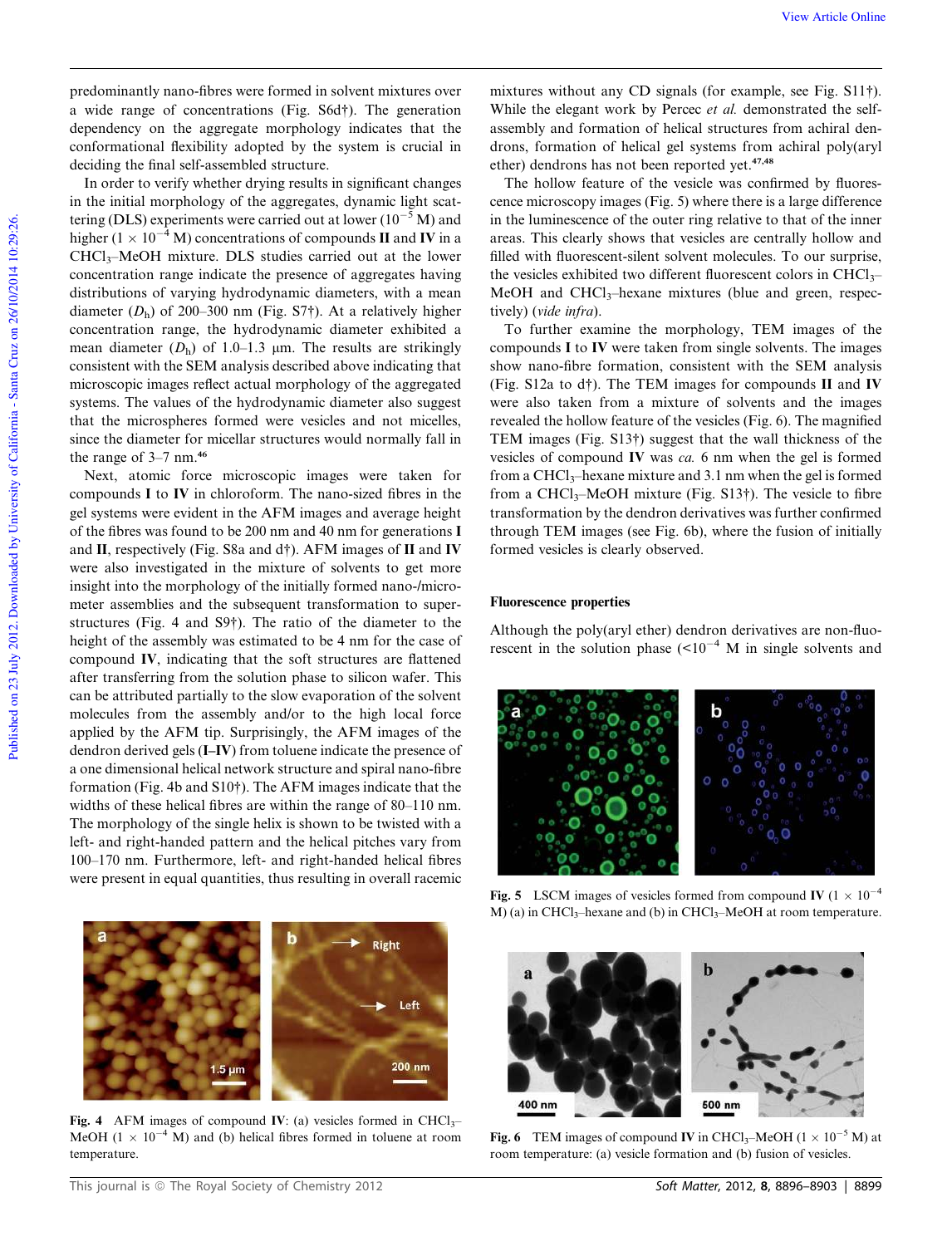$\leq 10^{-6}$  M in solvent mixtures), enhanced emission was observed from all the compounds under aggregated conditions. For example, Fig. 7 shows the photographs of compound IV in chloroform  $(1 \times 10^{-4} \text{ M})$  and the gel phase, under visible and UV illumination. It is evident that there is no emission from the solution phase under UV and visible light excitation. Nonetheless, the gel formation resulted in bright green emission under UV light (Fig. 7).

The fluorescence intensity from the gel phase was enhanced by  $\sim$ 750 fold compared to that in the solution phase (Fig. 8a). The remarkable fluorescence enhancement from the gel systems can be explained by gel-induced enhanced emission (GIEE).<sup>49</sup> The enhanced emission from the remaining compounds (I–III) is shown in the ESI (Fig. S14†). Laser scanning confocal microscopy (LSCM) was utilized to obtain the images of the fluorescing gels through drop casting on a microscope coverslip. The confocal microscopic image of compound IV is given in Fig. 8b which reveals the presence of a dense 3D network of greenish fluorescent fibres.

The structureless features of the luminescence emission from the gel systems ( $\lambda_{\text{max}}$  = 520–530 nm) suggest that the emission is from pyrene excimer. The excited state luminescence lifetime of the gels was measured and the fluorescence decays were best fit for a triexponential curve with 9.46 ns (65.85%), 2.41 ns (17.33%) and 0.43 ns (16.82) (Fig. S15†) and the highest lifetime value is attributed to the pyrene excimer emission.<sup>50</sup>

#### Role of solvent in 'tuning' the emission

Since solvent polarity can control the size and morphology of the self-assembled systems described, we hypothesized that the solvent milieu could affect the emission properties from the gel systems. The experimental result suggests that there is an



Fig. 7 Photographs of compound IV in chloroform  $(1 \times 10^{-4} \text{ M})$  and in the gel phase under ambient light (left) and under UV illumination (right).



Fig. 8 (a) Emission spectra of compound IV in the gel phase (red) and in chloroform solution  $(1 \times 10^{-4} \text{ M})$  (black); (b) LSCM image of the gel formed from compound  $IV$  in CHCl<sub>3</sub> at room temperature.

unconventional solvent dependent wavelength shift for the emission. For example, upon exciting the gel formed in a  $CHCl<sub>3</sub>$ MeOH mixture at 410 nm, a broad structureless band is observed around 445 nm, associated by a bright-blue emission. In contrast, a broad structureless bright-green emission is observed from the gel around 525 nm in a relatively more non-polar environment  $(CHCl<sub>3</sub>–hexane mixture)$ . The emission maximum from the gel in toluene was, however, in between (470 nm). Fig. 9 depicts the emission spectra of compound IV in the gel formed from varied solvents. The corresponding spectra for compound II is given in the ESI (Fig. S14d†).

These results are quite unexpected since the shift in the emission wavelength is independent of solvent polarity, suggesting that the role of the solvent in controlling the photophysics of the self-assembly of the dendron systems is subtle (*vide infra*).

## Mechanism of the self-assembly

Results taken together suggest that gelation in generation I dendrons always leads to fibre type self-assembled structures irrespective of the solvent milieu and concentrations. The selfassembly might occur through a two-step hierarchical supramolecular mechanism, as we have observed in the corresponding anthracene analogues.<sup>38</sup> First, the molecules are assembled through hydrogen bonding and  $\pi-\pi$  interactions into onedimensional extended assemblies, followed by intertwining of the chains to form the elementary fibre. However, the morphological features of the generation II dendrons in the present study are remarkably different from the anthracene cored dendron analogues.<sup>38</sup>

In a polar environment, the acylhydrazone spacer group is likely to be exposed to a solvent medium, and the appended benzyl rings as well as pyrene groups could 'fold back' due to hydrophobic interactions. The self-assembly of such folded dendrons results in the formation of vesicles in which pyrene and benzene units are placed at close proximity and this can potentially lead to exciplex formation upon photoexcitation.<sup>51</sup> This is consistent with the blue emission obtained from the LSCM images and the emission spectra of the second generation dendron derivatives. On the other hand, it is likely to have predominantly  $\pi-\pi$  stacking interaction between pyrene



Fig. 9 Emission spectra of compound IV (gel) formed from varied solvent environments.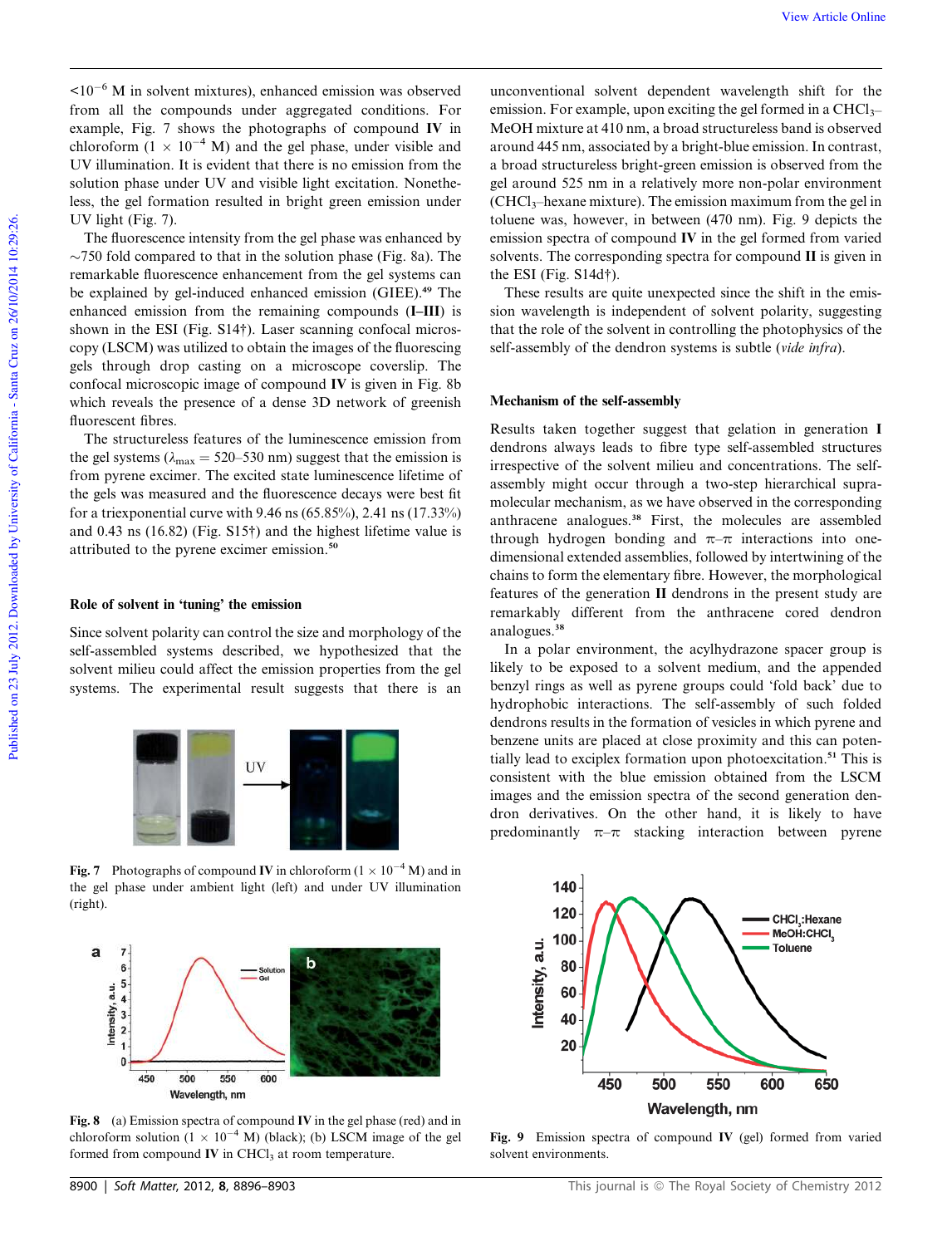moieties during the self-assembly of the dendron derivatives in a relatively less polar solvent, resulting in the formation of pyrene excimer, upon photoexcitation. This is consistent with the observation of the green emission from the second generation dendron derivatives in a  $CHCl<sub>3</sub>$ -hexane mixture. The third type of emission was observed at 470 nm in toluene. This can be attributed to the pyrene excimer emission, where the pyrene units are partially overlapped in the excited state, due to the helical type of self-assembly.<sup>52</sup> Based on the photophysical results, a schematic representation of the above-mentioned processes is proposed in Fig. 10.

As a corollary of the solvent dependent self-assembly, we expect a difference in the wall thickness of the vesicle formed in different solvent environments. The space-filling model of compound IV in the energy minimized structure showed 1.6 nm as the distance between the spacer group and the end groups, implying that the folded double layer self-assembly of compound IV would have a total length of 3.1 nm (path b in Fig. 10). This is strikingly consistent with the results obtained from the TEM analysis where the wall thickness of the vesicles in a chloroform– methanol mixture was found to be 3.1 nm (Fig. S13†). Similarly, the end to end distance for an extended structure of compound IV was 3.1 nm. This is also concurrent with the wall thickness obtained from TEM analysis (6 nm), where two such units were self-assembled in a linear fashion (path a in Fig. 10). The results suggest that the vesicles have a double layer outer surface.

# Fluoride ion detection

The use of this low molecular weight fluorescent gel as a sensor for various anions  $(F^-, Cl^-, Br^-, I^-, ClO_4^-, CH_3COO^-,$  $H_2PO_4^-$  and  $HSO_4^-$  as  $Bu_4N^+$  salts) was examined in THF. The gels from compounds I to IV show intense variation in their electronic absorption spectra *only* upon the addition of tetrabutylammoniumfluoride (TBAF) at room temperature (Fig. S16a to c†). The presence of  $F^-$  ions not only changes the color of the systems, but also disrupts the preformed gel into a



Fig. 11 Photographs of (i) organogel formed from compound IV in THF, (ii) after addition of TBAF (1 equiv.), and (iii) after addition of water (0.2 ml).



Fig. 12 (a) UV-vis absorption spectra of compound IV ( $5 \times 10^{-5}$  M) in the presence of 1 equiv. of various anions in THF and (b) increasing the concentration of the fluoride ion (0.01–1 equiv.).



Fig. 10 Scheme representing different types of self-assembly of the dendrons to form a gel.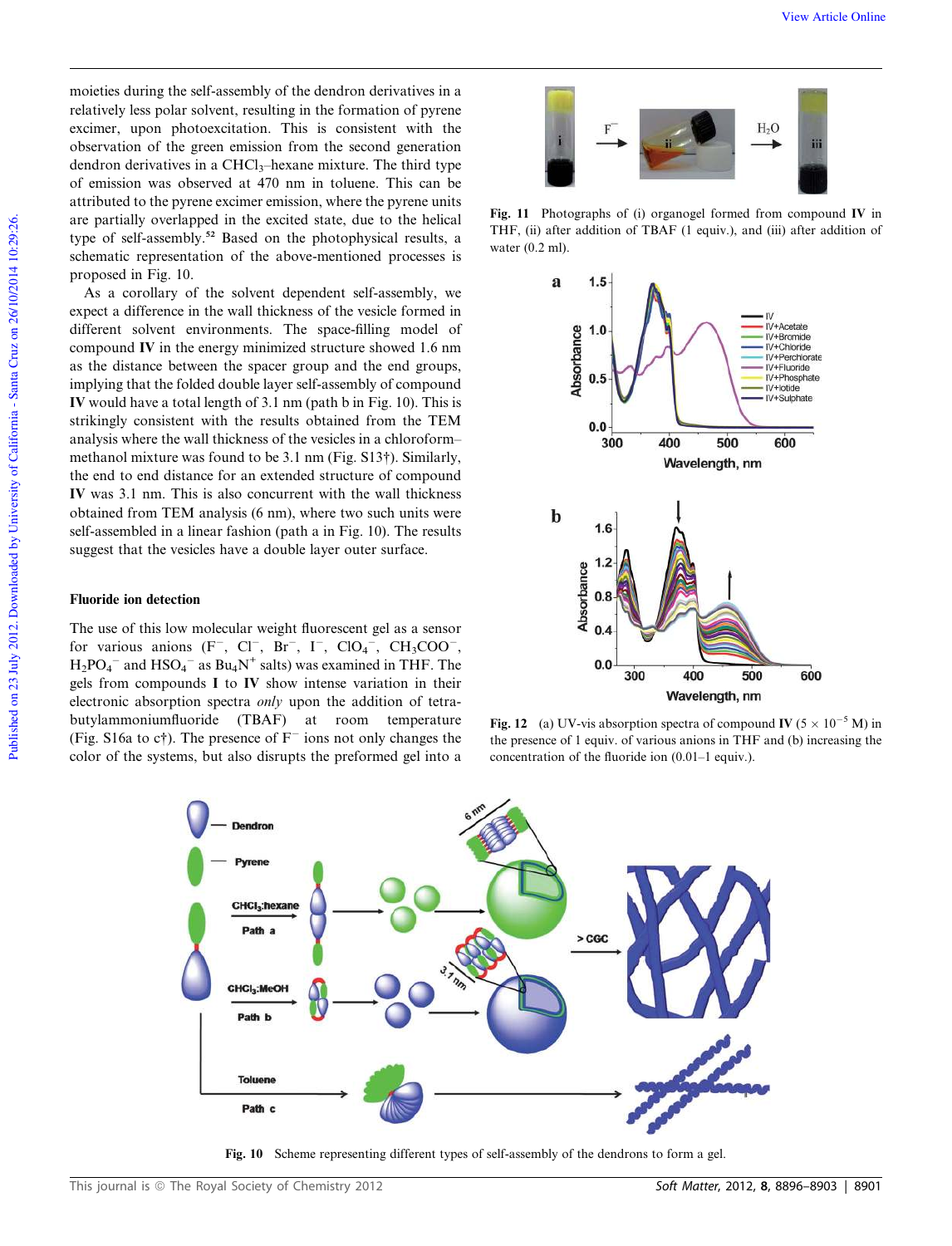solution through slow diffusion of the anion. The photographs of the fluoride induced gel-to-sol conversion are given in Fig. 11. The drastic color change of the gels due to the addition of fluoride ions reflects the significant changes in the electronic structure of the system. The UV-vis absorption spectra of compounds I–IV in THF (5  $\times$  10<sup>-5</sup> M) in the presence of 1 equiv. of various anions were taken at room temperature (Fig. 12 and S16a and c†). As is clear from the figures, the absorption band of compounds I–IV is shifted to a longer wavelength only in the presence of fluoride ions.

The evidence for the reaction mechanism was obtained from <sup>1</sup>H NMR experiments in DMSO- $d_6$  (Fig. S17†). Before addition of  $F^-$  ions, the <sup>1</sup>H NMR chemical shift values of –CH=N– and –NH protons in the compounds were at 9.65 and 12.05 ppm, respectively. After addition of 1 equivalent of  $F^-$  ions, the NH signal disappeared which suggested that the NH groups underwent a deprotonation reaction.<sup>38</sup>

### **Conclusions**

In summary, we have initiated the synthesis, morphology study and photophysics of *non-amphiphilic* poly(aryl ether) dendron based tunable fluorescent gel systems. The gels exhibit controlled size and morphology, induced by concentration and solvent polarity. While the second generation dendrons form nano- and micro-sized vesicles below CGC, giant fibrillar type assemblies are formed above CGC. The self-assembly was associated with a  $\sim$ 750 fold enhancement in emission intensity compared to that of solution. Importantly, the gel system exhibited unconventional solvent effects on emission wavelength, which is attributed to the controlled formation of 'excimer' and 'exciplex' from the pyrene moiety in the self-assembly. The current gel system was also employed to detect  $F^-$  ions, resulting in the sol–gel transition with an intense color change from yellow to red.

# Experimental section

### Materials and equipment

The starting materials were purchased from Sigma-Aldrich Chemical Co. and used without further purification, unless otherwise stated. The synthetic routes and characterization of pyrene cored poly (aryl ether) dendron are described in the Synthesis part and ESI.<sup>† 1</sup>H and <sup>13</sup>C NMR data were collected on a Bruker 400 MHz spectrometer  $(^1H: 400$  MHz;  $^{13}C: 100$ MHz). Mass spectra were recorded using a Micromass Q-TOF mass spectrometer and a Voyager-DE PRO MALDI/TOF mass spectrometer with a-cyano-4-hydroxylcinnamic acid (CCA) as the matrix. The IR spectrum was recorded using a Jasco FT/IR-4100 spectrometer. Luminescence experiments were carried out on a Horiba Jobin Yvon Fluoromax-4 fluorescence spectrophotometer. The fluorescence decay measurements were carried out by the time correlated single-photon counting technique (TCSPC) with a microchannel plate photomultiplier tube (MCP-PMT) as the detector and a picosecond laser as the excitation source (model 5000 U, IBH, UK). The scanning electron microscopic studies were carried out using a FEI-Quanta Microscope. AFM samples were prepared by the spin-coating method on silicon wafer and images were recorded using a Parksystem XE-100 in the non-contact mode regime. Powder-XRD

patterns were recorded on a Bruker D8 Advance X-ray diffractometer using Cu-K $\alpha$  radiation ( $\lambda = 1.54178$  Å). Dynamic light scattering (DLS) experiments were done on a Malvern Zetasizer nano-series  $25^{\circ}$ C, with a path length of 1 cm. The wavelength of the laser used was 632.8 nm and the scattering angle was kept at 90.

#### **Synthesis**

A solution of 1-pyrene carboxaldehyde (0.506 g, 0.0022 mole) in methanol was added drop wise to a CHCl<sub>3</sub> solution of compound a (1 g, 0.0022 mole).<sup>38</sup> The mixture was stirred for 3 hours. The resulting precipitate was filtered off by suction and dried under vacuum to yield I (1.45 g, 96.2%). <sup>1</sup>H NMR (400 MHz, DMSOd<sub>6</sub>) δ: 5.03 (s, ArC*H*<sub>2</sub>O, 2H), 5.23 (s, ArC*H*<sub>2</sub>O, 4H), 7.26-7.51 (m, Ar*H* & Ph*H*, 17H), 8.11 (t, Py*H*,  $J = 7.6$  Hz, 1H), 8.25 (m, Py*H*,  $2H$ ), 8.36 (d, Py*H*,  $J = 7.6$  Hz, 4H), 8.59 (d, Py*H*,  $J = 8$  Hz, 1H), 8.84 (d, Hz,  $J = 9.2$  Hz, Py*H*, 1H), 9.49 (s, C*H*=N, 1 H), 11.97 (s, CONH, 1H); <sup>13</sup>C NMR (100 MHz, DMSO-d<sub>6</sub>)  $\delta$ : 70.08, 74.94, 107.74, 124.31, 124.88, 125.10, 125.29, 125.45, 125.71, 126.89, 127.52, 128.09, 128.20, 128.30, 128.44, 128.72, 128.78, 129.04, 130.69, 131.15, 131.78, 137.78, 138.04, 138.56, 152.01, 152.31, 168.18; HRMS (ES<sup>+</sup>):  $mlz$  calcd for C<sub>45</sub>H<sub>34</sub>N<sub>2</sub>O<sub>4</sub>: 666.2519 found:  $667.2582[M + H]$ <sup>+</sup>.

# Notes and references

- 1 A. R. Hirst, B. Escuder, J. F. Miravet and D. K. Smith, *Angew. Chem., Int. Ed.*, 2008, 47, 8002–8018.
- 2 B.-K. An, J. Gierschner and S. Y. Park, *Acc. Chem. Res.*, 2012, 45, 544–554.
- 3 W.-W. Tsai, I. D. Tevis, A. S. Tayi, H. Cui and S. I. Stupp, *J. Phys. Chem. B*, 2010, 114, 14778–14786.
- 4 K. Sugiyasu, N. Fujita and S. Shinkai, *Angew. Chem., Int. Ed.*, 2004, 43, 1229–1233.
- 5 S. Y. Ryu, S. Kim, J. Seo, Y.-W. Kim, O.-H. Kwon, D.-J. Jang and S. Y. Park, *Chem. Commun.*, 2004, 70–71.
- 6 (*a*) P. Mukhopadhyay, Y. Iwashita, M. Shirakawa, S.-i. Kawano, N. Fujita and S. Shinkai, *Angew. Chem., Int. Ed.*, 2006, 45, 1592– 1595; (*b*) K. K. Kartha, S. S. Babu, S. Srinivasan and A. Ajayaghosh, *J. Am. Chem. Soc.*, 2012, 134, 4834–4841; (*c*) S. Srinivasan, P. A. Babu, S. Mahesh and A. Ajayaghosh, *J. Am. Chem. Soc.*, 2009, 131, 15122–15123; (*d*) R. Varghese, S. J. George and A. Ajayaghosh, *Chem. Commun.*, 2005, 593–595.
- 7 A. P. H. J. Schenning and E. W. Meijer, *Chem. Commun.*, 2005, 3245– 3258.
- 8 S. Diring, F. Camerel, B. Donnio, T. Dintzer, S. Toffanin, R. Capelli, M. Muccini and R. Ziessel, *J. Am. Chem. Soc.*, 2009, 131, 18177– 18185.
- 9 (*a*) X.-J. Wang, L.-B. Xing, W.-N. Cao, X.-B. Li, B. Chen, C.-H. Tung and L.-Z. Wu, *Langmuir*, 2011, 27, 774–781; (*b*) S. S. Babu, S. Prasanthkumar and A. Ajayaghosh, *Angew. Chem., Int. Ed.*, 2012, 51, 1766–1776.
- 10 R. Blumenthal, M. J. Clague, S. R. Durell and R. M. Epand, *Chem. Rev.*, 2003, 103, 53–69.
- 11 K. J. C. van Bommel, A. Friggeri and S. Shinkai, *Angew. Chem., Int. Ed.*, 2003, 42, 980–999.
- 12 A. Ajayaghosh, C. Vijayakumar, V. K. Praveen, S. S. Babu and R. Varghese, *J. Am. Chem. Soc.*, 2006, 128, 7174–7175.
- 13 X. Zhang, Z. Chen and F. Würthner, *J. Am. Chem. Soc.*, 2007, 129, 4886–4887.
- 14 A. Ajayaghosh, V. K. Praveen, C. Vijayakumar and S. J. George, *Angew. Chem., Int. Ed.*, 2007, 46, 6260–6265.
- 15 S. S. Babu, K. K. Kartha and A. Ajayaghosh, *J. Phys. Chem. Lett.*, 2010, 1, 3413–3424.
- 16 V. K. Praveen, S. J. George, R. Varghese, C. Vijayakumar and A. Ajayaghosh, *J. Am. Chem. Soc.*, 2006, 128, 7542–7550.